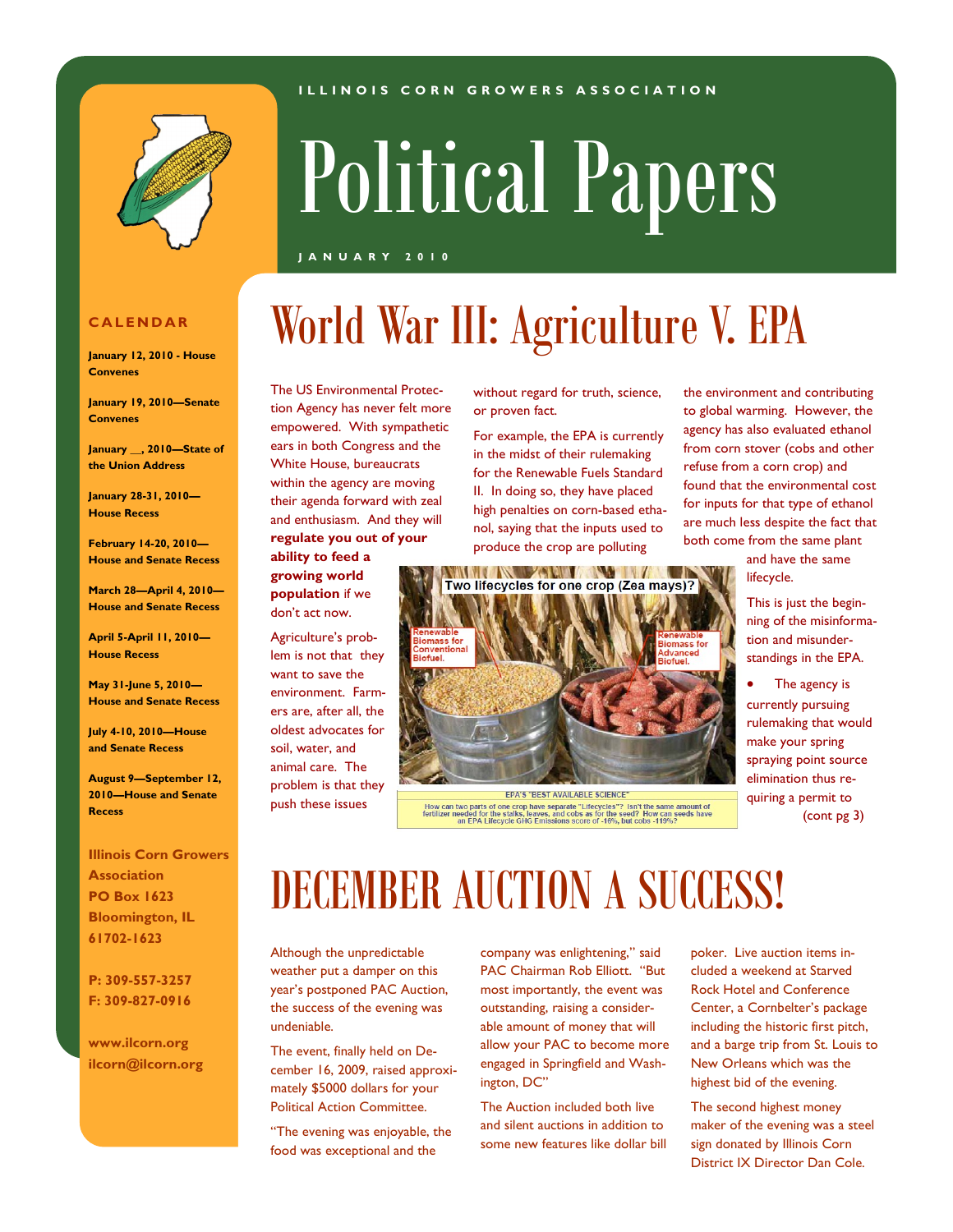**P A G E 2**

### Political Action Committee 101

Federal PACs cannot utilize membership dollars to make PAC contributions.

This requirement is put in place to prevent a membership association from basically transferring money from their accounts into a PAC account and contributing to an elected official.

However, when we hold a

fundraiser for our ICGA PAC, did you know that we have to make three times the amount of money we spent in order to consider the money a donation for the federal PAC?

As an example, if ICGA purchases a big screen TV for \$1000 and wants to auction it off at the PAC Auction, we have to auction it for at least

\$3000 in order to deposit the \$3000 into our PAC account.

Donated items do not have the "three times" clause applied to them because the money has not been transferred from the membership organization and is, instead a donation from a member.

Federal PAC fundraising is extremely challenging!

### Summer State PAC Contributions



*Above: Tim Bivens and Craig Buhrow —Bivens is an Illinois Senator for the 45th District.*





*Above: Thomas Holbrook and Greg Guenther—Holbrook is an Illinois Representative for the 113th District.*

*Left: David Luechtefeld, Ken Hartman and Dan Reitz—Luechtefeld is an Illinois Senator for the 58th District while Reitz represents District 116 in the House of Representatives*





*Above: Eric Kunzeman, Mike Smith and Kent Kleinschmidt— Smith is an Illinois Representative for the 91st District.*

*Above: Ron Gray, David Reis and Richard Gates—Reis is an Illinois Representative for the 108th District.*

*Throughout the summer of 2009, ICGA Board members across the state passed out PAC contributions to many of our Illinois elected officials.*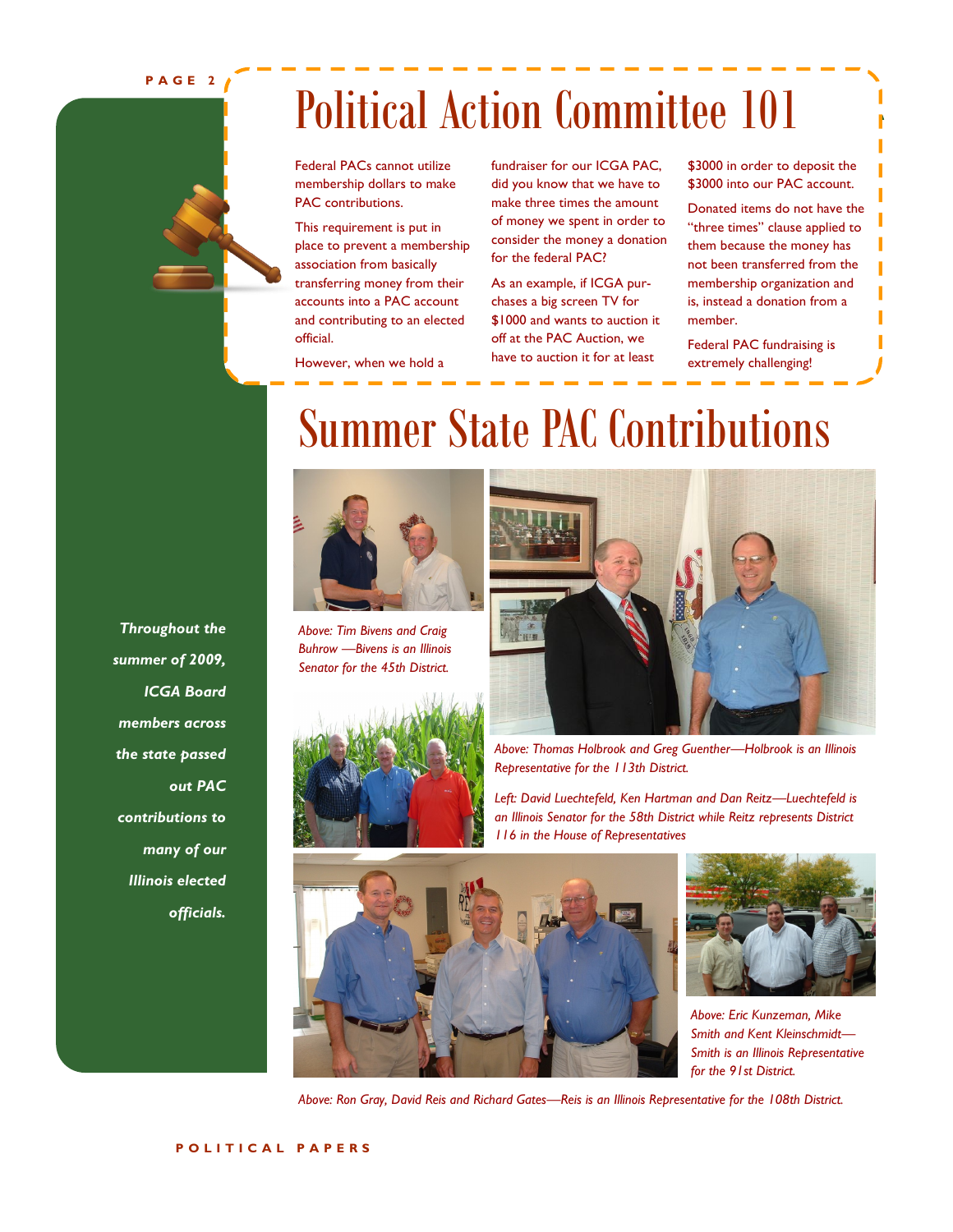## Corn Farmers Coalition Briefing

Corn farmers and two veteran corn -state congressmen asked the federal Environmental Protection Agency to reconsider new rules on ethanol in light of the phenomenal productivity and declining environmental impact of America's largest crop.

Reps. Leonard Boswell (D-Iowa) and John Shimkus (R-Ill.) said farmers don't get enough credit for growing more corn every year on the same amount of land with less energy and fewer resources.

The congressmen spoke at a Capitol briefing sponsored by the Corn Farmers Coalition (CFC), an alliance of national and state corngrower groups.

Boswell, chairman of a House Agri-

culture subcommittee that oversees commodities exchanges, called on the Agriculture Department to resume measuring how much pesticide and fertilizer farmers use in their fields. The federal agency suspended its authoritative annual Chemical Usage Survey after 2005 in a budget cut. The survey found the amounts per bushel had been declining for years.

"The Agriculture Department does a good job of collecting some data we need to make policy on energy and environmental issues," said Boswell. "But in other areas, we're flying blind, including the use of nitrogen fertilizer — a number which figures prominently in the crucial debates we've having about the environmental benefit of making

ethanol from corn. We shouldn't have to guess."

Shimkus, a member of the Energy



and Commerce Committee, called on the EPA and the California Air Resources Board to carefully weigh corn's explosive productivity while (cont. pg 4)

EPA Regulations (cont.)

spray your fields or for your rural municipality to simply control the mosquito population.

- With the removal of the word "navigable," the EPA believes that all waters of the US are within its jurisdiction, making your downspouts and ornamental ponds subject to inspection as well as your creeks and drainage districts.
- The EPA is currently beginning a review of Atrazine, the second such study in four years, regardless of the piles of reviews and research indicating the safety of the product.
- They are currently evaluating the hypoxia zone in the

Chesapeake Bay and once they figure out how to regulate agriculture in that area, similar regulations will occur for the Gulf of Mexico.

There has never been a more important time to be involved in the Illinois Corn Growers Association. There have never been a more vital time to contribute to your Illinois Corn Growers Association Political Action Committee.

With PAC dollars, ICGA can support elected officials that understand agriculture and will end this undue regulation before it causes millions to go hungry. With PAC dollars, ICGA can help to ensure a balanced playing field in Washing-



ton, DC instead of allowing environmental activists to regulate activities and products that don't need regulating.

Thank you for your support of the ICGA and the ICGA PAC.

*"It takes about 64 acres of corn to produce one gallon of ethanol." Margo Oge, Director, EPA Office of Transportation and Air Quality*